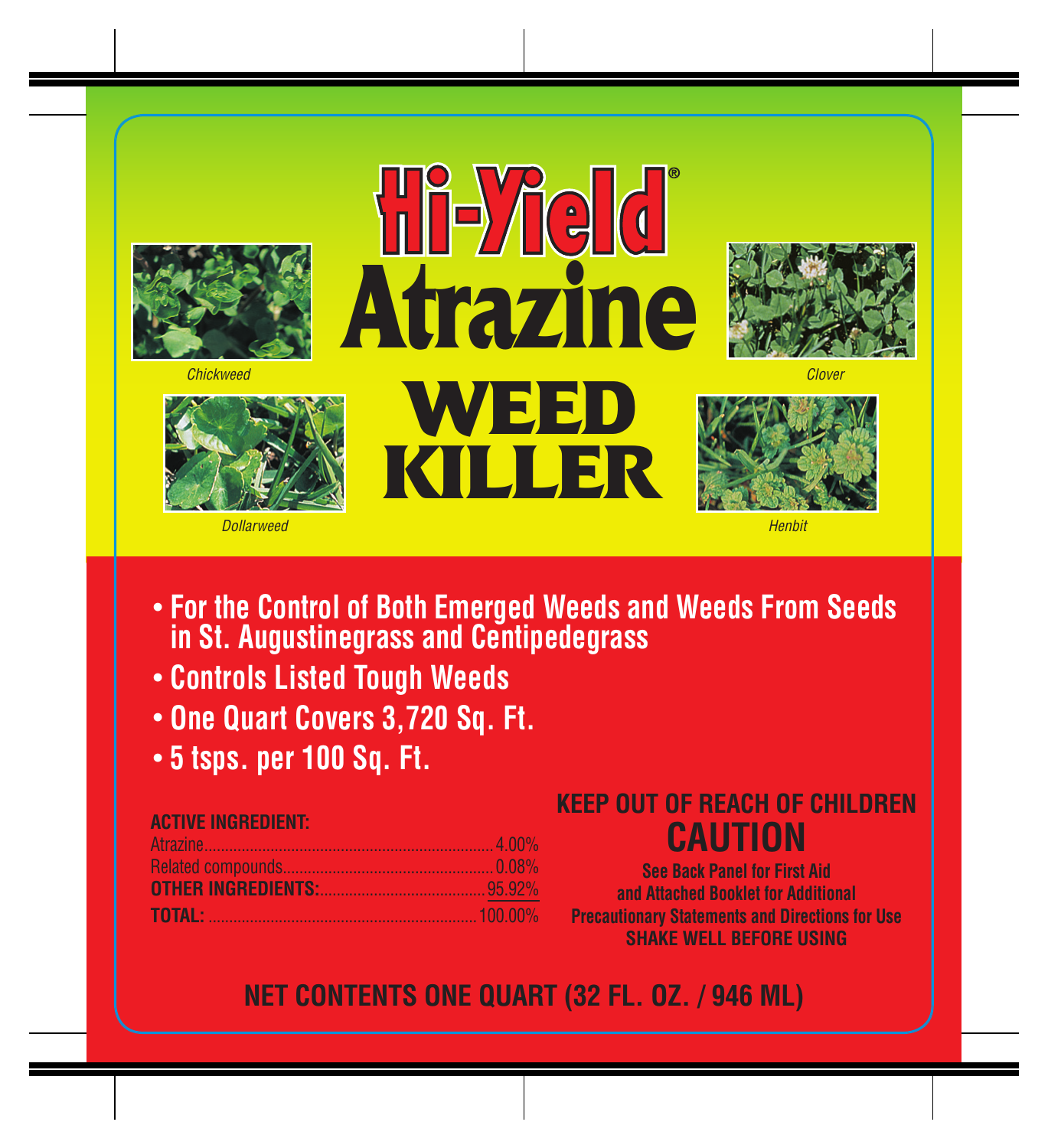Hi-Yield® Atrazine Weed Killer  **Hi-Yield® Atrazine Weed Killer**



33430 \_Common.indd 1 7/14/11 7:10 AM

PEEL FROM CORNER OF BOOKLET **PEEL FROM CORNER OF BOOKLET**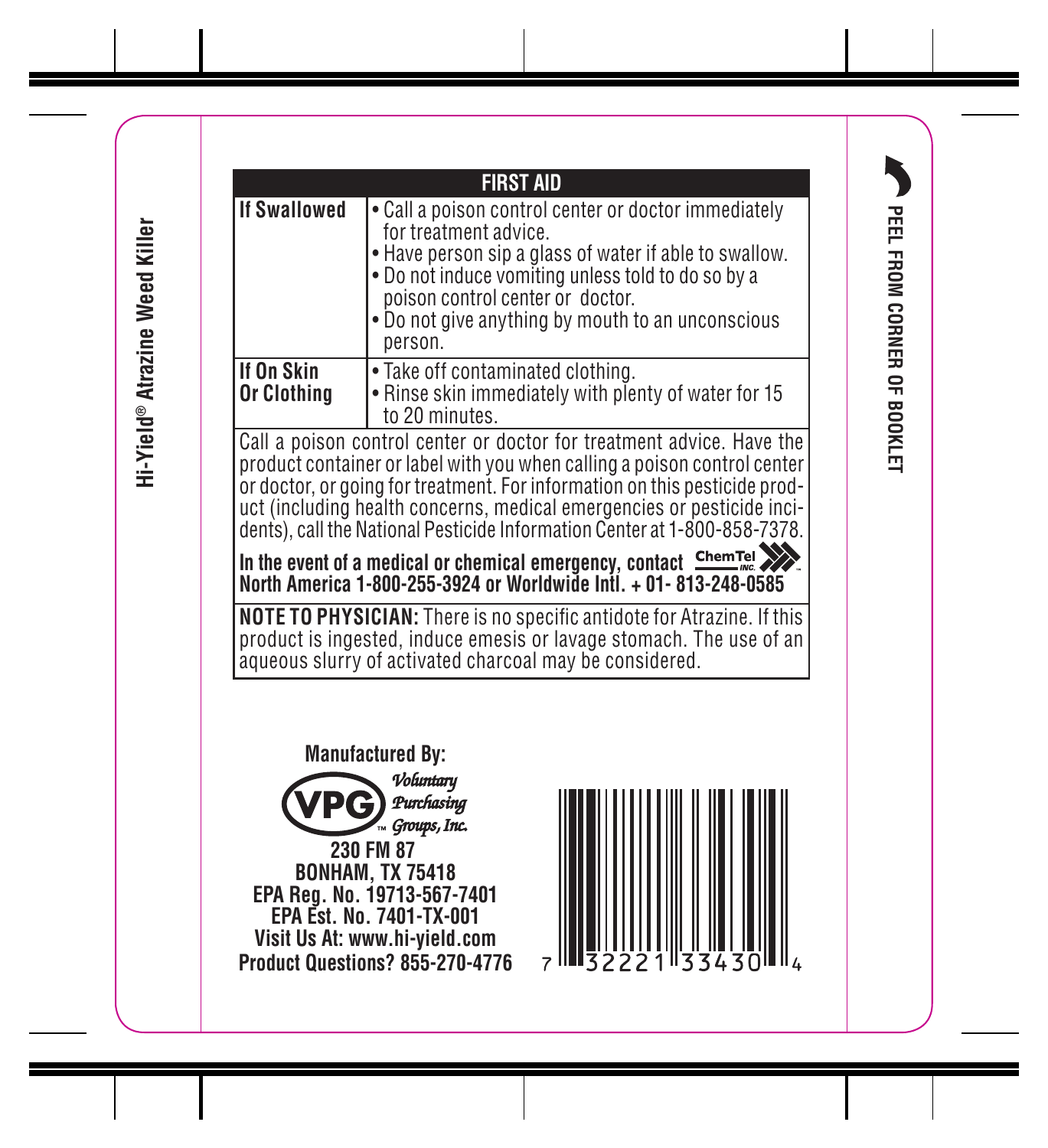#### **PRECAUTIONARY STATEMENTS HAZARDS TO HUMANS AND DOMESTIC ANIMALS**

**CAUTION:** Harmful if swallowed or absorbed through skin. Avoid contact with skin, eyes, or clothing.

#### **PERSONAL PROTECTIVE EQUIPMENT (PPE)**

Wear long-sleeved shirt, long pants, chemical-resistant gloves and shoes plus socks.

### **USER SAFETY RECOMMENDATIONS**

**Users should:** 1) Wash hands before eating, drinking, chewing gum, using tobacco or using the toilet. 2) Remove clothing/PPE immediately if pesticide gets inside. Then wash thoroughly and put on clean clothing. 3) Remove clothing/PPE immediately after handling this product. Wash the outside of gloves before removing. As soon as possible, wash thoroughly and change into clean clothing.

#### **ENVIRONMENTAL HAZARDS**

Atrazine can travel (seep or leach) through soil and can enter groundwater which may be used as drinking water. Atrazine has been found in groundwater. Users are advised not to apply Atrazine to sand and loamy sand soils where the water table (groundwater) is close to the surface and where these soils are very permeable, i.e., well-drained. Your local agricultural agencies can provide further information on the type of soil in your area and the location of groundwater. This pesticide is toxic to aquatic invertebrates. Do not apply directly to water or to areas where surface water is present or to intertidal areas below the mean high water mark. Do not apply when weather conditions favor drift from treated areas. Runoff and drift from treated areas may be hazardous to aquatic organisms in neighboring areas. Do not contaminate water when disposing of equipment washwaters or rinsate.

#### **DIRECTIONS FOR USE**

It is a violation of Federal law to use this product in a manner inconsistent with its labeling.

NOT FOR USE ON TURF BEING GROWN FOR SALE OR OTHER COMMERCIAL USE AS SOD, OR FOR COMMERCIAL SEED PRODUCTION, OR FOR RESEARCH PURPOSES.

**PRECAUTIONS AND RESTRICTION: Do not apply this product in a way that will contact any persons or pet, either directly or through drift. Keep people and pets out of the area during application.**

#### **Do not allow people or pets to enter the treated area until sprays have dried.**

**IMPORTANT:** Read the entire Directions for Use, all precautions, and the Conditions of Sale and Warranty before using this product.

#### **FAILURE TO FOLLOW THE DIRECTIONS FOR USE AND PRECAUTIONS ON THIS LABEL MAY RESULT IN POOR WEED CONTROL, CROP INJURY, ILLEGAL RESIDUES, OR PERSONAL INJURY.**

#### **APPLICATION PROCEDURES**

- Do not use near adjacent desirable plants or in greenhouse, or injury may occur.
- To avoid spray drift, apply with a coarse low pressure spray.
- Do not apply under windy conditions.
- Avoid spray overlap.
- This product is to be mixed with water only. Combinations with other chemicals in the application mixture are not recommended.
- Do not apply when temperatures exceed 90°F.
- Use only on healthy turfgrass which is not under heat or drought stress and reasonably free of infestations of insects, nematodes, and diseases.
- Applications during the summer should be limited to spot treatment only.
- Do not use on muck or alkaline soils.
- Do not use over rooting area of trees, ornamentals, vegetables or other desirable plants other than the indicated turfgrasses.
- Do not apply to areas where the natural drainage would carry the Atrazine to adiacent desirable plants.
- Do not replant treated areas (except with listed turfgrass) within 12 months after treatment or injury may result.
- Do not overseed turf areas within 6 months after treatment.
- Sprigging of listed turfgrass is allowed in treated areas, some yellowing or stunting may occur.

#### **APPLICATION RESTRICTIONS**

Maximum rate per application on turfgrass (including lawns) is 8.6 fluid ounces per 1,000 square feet. Maximum of two applications per year is permitted.

#### **USE DIRECTIONS**

**Weeds Controlled or Suppressed:** Annual Bluegrass *(Poa annua)*, Chickweed (Common and Mouseear), Crabgrass (suppression only), Cransbill, Cudweed, Dichondra, Florida Betony, Henbit, Knotweed, Lespedeza, Moneywort, Mustards, Narrowleaf Vetch, Parsley-Piert, Pennywort (Dollarweed), Sandspur, Smutgrass, Spurge, Spurweed, Swinecrest, Woodsorrel and various annual clovers.

**Established St. Augustinegrass and Centipedegrass:** This product may be applied during both dormant and growing seasons. Best results are usually obtained when applied in early Spring or dormant periods when weeds are small or have not emerged. Do not apply more than two treatments per year. This product controls Spurweed, Florida Betony, Annual Bluegrass and many other problem weeds in St.

Augustinegrass and Centipedegrass turfs. This product will control both emerged weeds and weeds from seeds. Rain or water within 2 or 3 days of application may decrease the effectiveness on emerged weeds. However, for the control of weeds from seeds, rainfall or watering is necessary within 7 to 10 days after treatment.

**Spurweed:** Control of Spurweed can best be obtained by applying when Spurweed has newly emerged (December and January).

**Florida Betony:** This weed emerges in the Fall. Apply this product in mid to late October followed by a second application in mid to late February.

**Dichondra, Moneywort:** Apply this product in early April followed by a second application in July. **Note:** Applications for Spurweed or Florida Betony generally will give control or suppression of the other listed weeds. However, as a general rule, this product will give best control when applied to young tender weeds or just prior to weed emergence.

| <b>RATE OF APPLICATION*</b><br><b>FOR ST. AUGUSTINEGRASS and CENTIPEDEGRASS</b> |                               |                                   |
|---------------------------------------------------------------------------------|-------------------------------|-----------------------------------|
| <b>Areas To Be Treated</b>                                                      | <b>Amount of This Product</b> | <b>Minimum Amount</b><br>of Water |
| 100 sq. ft.                                                                     | 5 tsps.                       | 1 gt.                             |
| 500 sq. ft.                                                                     | 4.3 fl. ozs.                  | 1 gal.                            |
| 2,000 sq. ft.                                                                   | $1.1$ pt.                     | 4 gals.                           |
| *Determine total area to be sprayed and base rate of application on the         |                               |                                   |

above rates.

#### **METHODS OF APPLICATION Conventional Sprayers:**

Application should be made only with a conventional compressed air garden sprayer equipped with a flat fan spray tip. Correct calibration of the sprayer is essential. Overdosing will cause severe plant injury and or death to the desired turf. Insufficient application may not give anticipated weed control. Measure the amount of this product into the spray tank and dilute with water according to the above table. Close tank sprayer and shake well before applying.